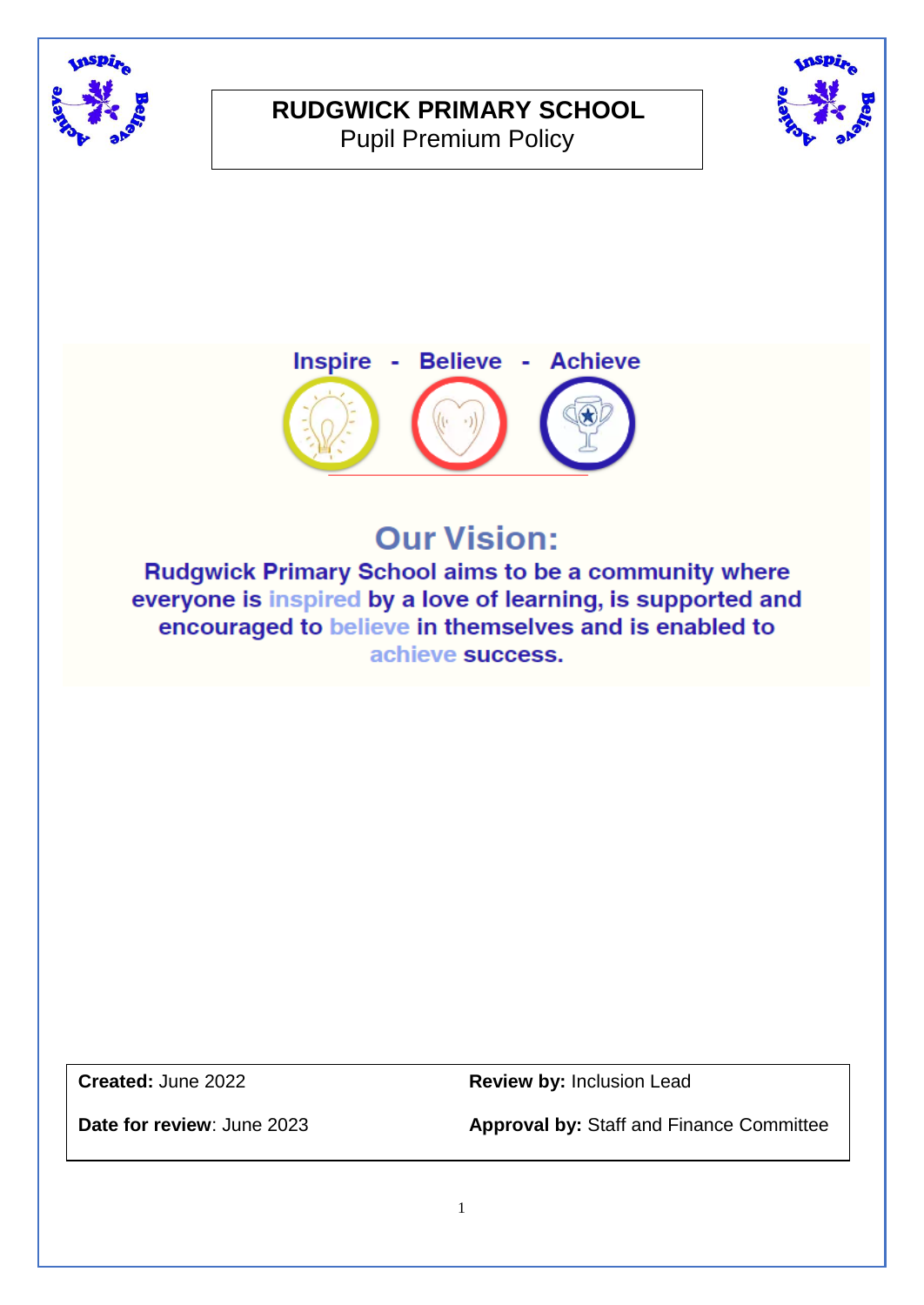## **Aims**

Rudgwick Primary School aspires to be an inclusive school which aims to be a community where everyone is **inspired** by a love for learning, is supported and encouraged to **believe** in themselves and is enabled to **achieve** success.

At Rudgwick Primary School, our children are at the heart of everything we do. We want to involve, inspire and engage each unique child so that they become curious, motivated and independent learners. The focus of our pupil premium strategy is to support disadvantaged pupils to achieve that goal, including progress for those who are already high attainers.

We want our children to be happy and healthy citizens who value the responsibility to protect their environment (locally and globally) and celebrate the diverse nature of the modern world.

When our children leave us, we want them to have a sense of pride in who they are, a thirst for learning, and the resilience, skills and creativity needed to enable them to thrive in their next stage of education and beyond.

We achieve this through:

- Providing a broad and balanced curriculum.
- Utilising our extensive grounds and local resources.
- Enabling every child to be included.
- Ensuring our school values; Inspire, Believe, Achieve underpin every aspect of school life.

High-quality teaching is at the heart of our approach, with a focus on areas in which disadvantaged pupils require the most support. This is proven to have the greatest impact on closing the disadvantage attainment gap and at the same time will benefit the nondisadvantaged pupils in our school. Implicit in the intended outcomes detailed below, is the intention that non-disadvantaged pupils' attainment will be sustained and improved alongside progress for their disadvantaged peers.

At Rudgwick Primary School the provision for pupil premium & disadvantaged children is an integral part of our school ethos based on the belief that every child is valued as an individual and we work hard to remove perceived stigmas. All members of staff and governors accept responsibility for disadvantaged pupils and are committed to meeting their pastoral, social and academic needs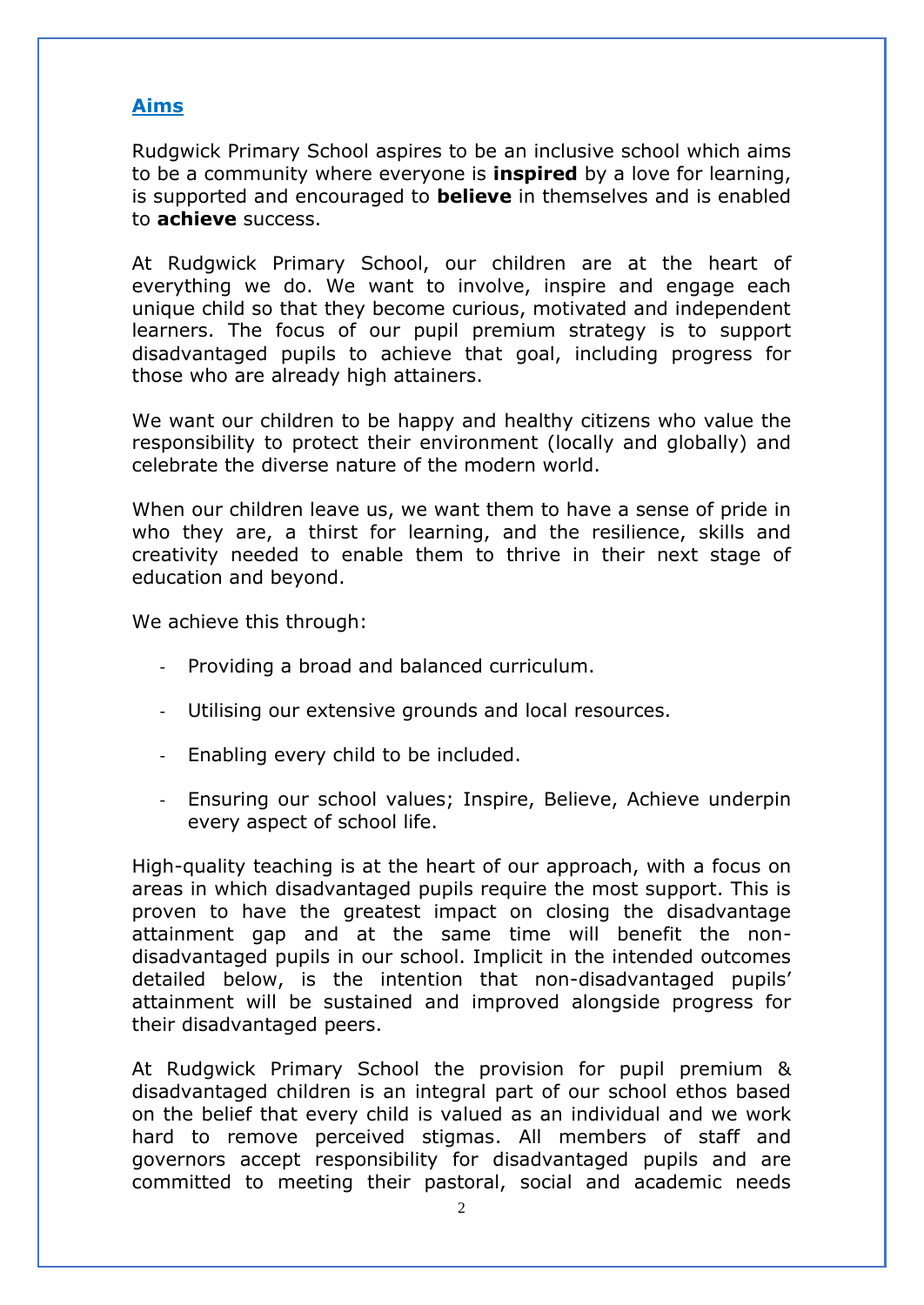within a caring environment. As with every child in our care, a child who is considered to be disadvantaged is valued, respected and entitled to achieve his/her potential, irrespective of need.

# **Background**

Pupil premium is funding to improve education outcomes for disadvantaged pupils in schools in England. Evidence shows that disadvantaged children generally face additional challenges in reaching their potential at school and often do not perform as well as other pupils.

School leaders are best placed to assess pupils' needs and use the funding to improve attainment, drawing on evidence of effective practice. Pupil premium is not a personal budget for individual pupils and schools are not required to spend all of the allocated grant on eligible pupils. The inclusion leader oversees the pupil premium strategy plan.

It is for school leaders to decide how to spend the pupil premium, within the requirements of the conditions of grant.

Evidence suggests that pupil premium spending is most effective when used across 3 areas.

- High-quality teaching, such as staff professional development.
- Targeted academic support, such as tutoring.
- Wider strategies to address non-academic barriers to success in schools, such as attendance, behaviour and social and emotional support.

The Education Endowment Foundation (EEF) recommend that schools particularly focus their pupil premium on supporting high-quality teaching.

## Funding paid to local authorities for looked-after children

Virtual School Heads are responsible for managing the funding given to local authorities for the children in their care. They work with schools to ensure the funding is used to help deliver the outcomes identified in the children's personal education plans.

## **Academically able pupils**

Pupil premium funding is not allocated based on academic ability. Schools and local authorities will receive funding based on all of the children who are eligible.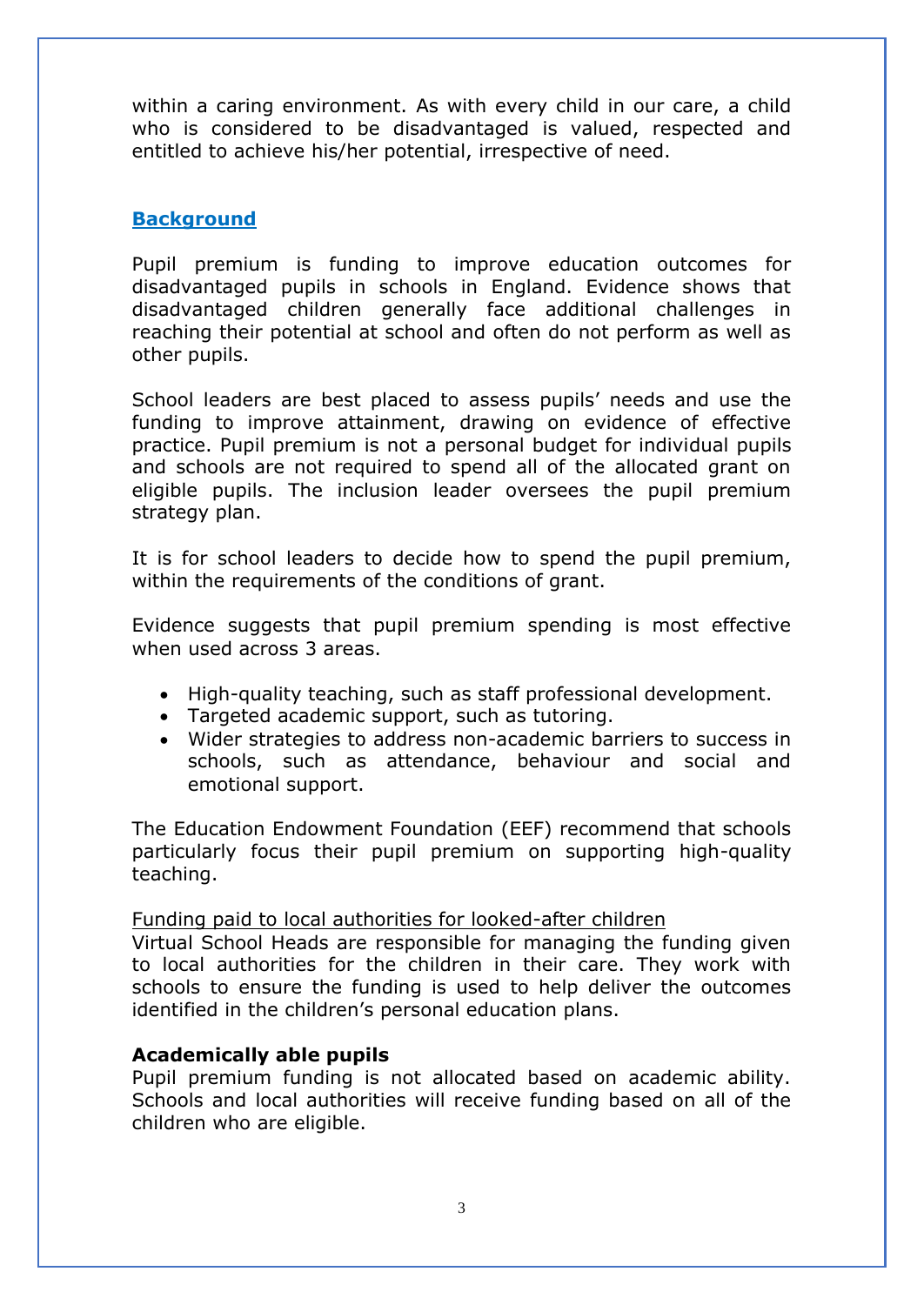Evidence shows that academically able pupils from disadvantaged backgrounds are most at risk of under-performing. These pupils should receive just as much focus as less academically able pupils.

## **Accountability**

Schools must show how they're using their pupil premium funding:

- by publishing a statement on their website about how they use their funding and the impact it has on the attainment of disadvantaged pupils
- through inspections by Ofsted
- through published performance tables

## **Legislation and guidance**

This policy is based on the [pupil premium conditions of grant](https://www.gov.uk/government/publications/pupil-premium-allocations-and-conditions-of-grant-2021-to-2022/pupil-premium-conditions-of-grant-2021-to-2022-for-local-authorities)  [guidance \(2021-2022\),](https://www.gov.uk/government/publications/pupil-premium-allocations-and-conditions-of-grant-2021-to-2022/pupil-premium-conditions-of-grant-2021-to-2022-for-local-authorities) published by the Education and Skills Funding Agency. It is also based on guidance from the Department for Education (DfE) on [virtual school heads' respon](https://www.gov.uk/guidance/pupil-premium-virtual-school-heads-responsibilities)sibilities concerning [the pupil premium,](https://www.gov.uk/guidance/pupil-premium-virtual-school-heads-responsibilities) and the [service premium.](https://www.gov.uk/guidance/service-premium-information-for-schools)

This policy refers to the DfE's information on [what maintained schools](https://www.gov.uk/guidance/what-maintained-schools-must-publish-online#pupil-premium)  [must publish online.](https://www.gov.uk/guidance/what-maintained-schools-must-publish-online#pupil-premium) We aim to update the online strategy statement by the end of the autumn term each year to reflect our plans for the academic year after assessing the needs of our pupils, both new and existing.

For the current academic year, we include:

- our school's pupil premium grant allocation amount
- a summary of the main barriers to educational achievement faced by eligible pupils at the school
- how we'll spend the pupil premium to overcome those barriers and the reasons for that approach
- how we'll measure the effect of the pupil premium
- the date of the next review of the school's pupil premium strategy

For the previous academic year, we include:

- how we spent the pupil premium allocation
- the effect of the expenditure on pupils

## **Purpose of the grant**

The pupil premium grant is additional funding allocated to publicly funded schools to raise the attainment of disadvantaged pupils and support pupils with parents in the armed forces.

The school will use the grant to support these groups, which comprise pupils with a range of different abilities, to narrow any achievement gaps between them and their peers.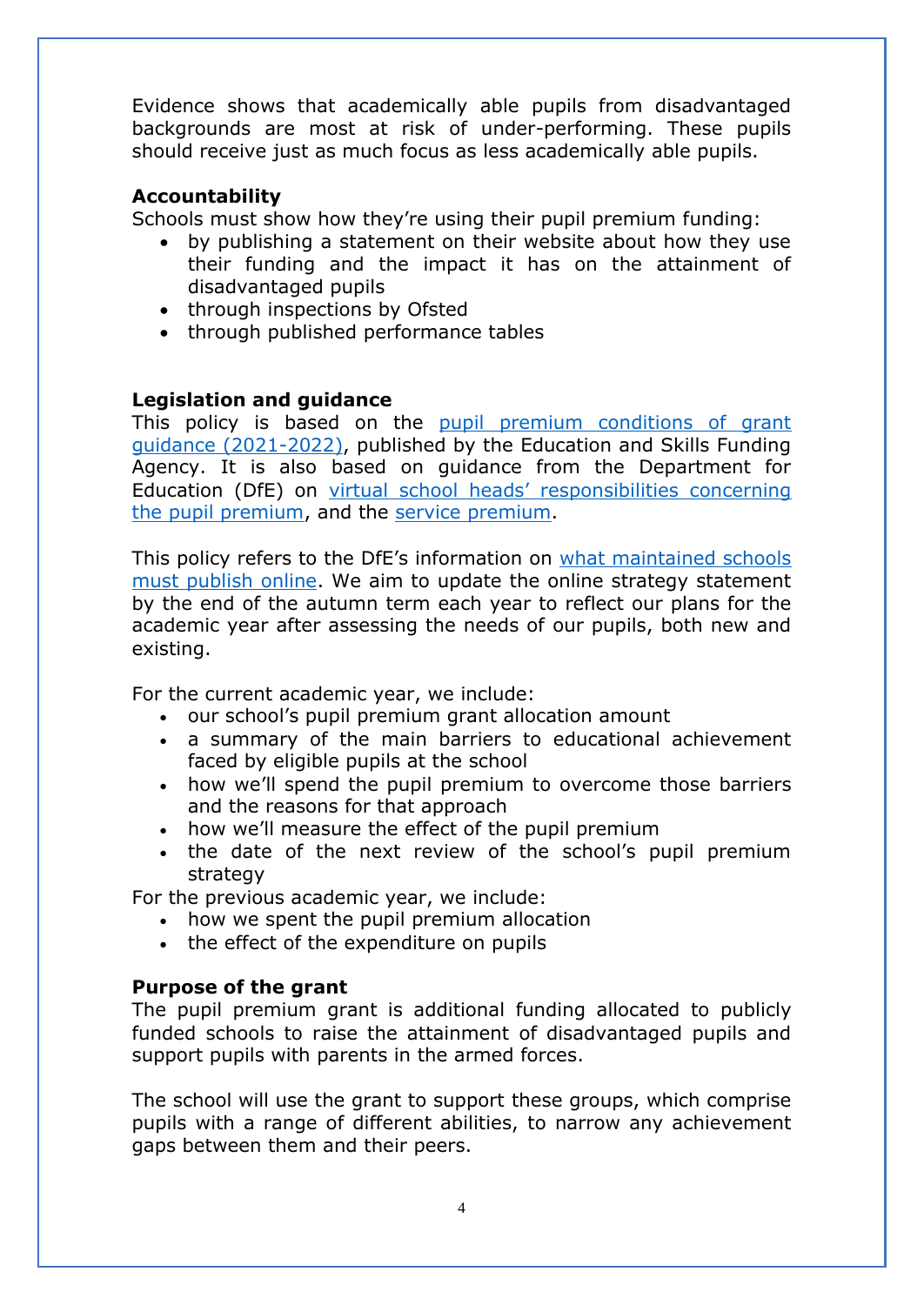We also recognise that not all pupils eligible for pupil premium funding will have lower attainment than their peers. In such cases, the grant will be used to help improve pupils' progress and attainment so that they can reach their full potential.

# **Provision**

Our approach will be responsive to common challenges and individual needs, rooted in robust diagnostic assessment, not assumptions about the impact of disadvantage. The approaches we have adopted complement each other to help pupils excel. To ensure they are effective we will:

- ensure disadvantaged pupils are challenged in the work that they're set
- act early to intervene at the point need is identified
- adopt a whole school approach in which all staff take responsibility for disadvantaged pupils' outcomes and raise expectations of what they can achieve
- ensure that teaching and learning opportunities meet the needs of all our children.
- ensure that appropriate provision is made for pupils who belong to vulnerable groups.
- recognise that not all children who receive free school meals will be socially disadvantaged.

Pupil premium funding will be allocated following a needs analysis which will identify priority classes, groups or individuals.

Our spending strategy is informed by research evidence, referring to a range of sources, including the [guide published by the Education](https://educationendowmentfoundation.org.uk/evidence-summaries/pupil-premium-guide/)  [Endowment Foundation \(EEF\),](https://educationendowmentfoundation.org.uk/evidence-summaries/pupil-premium-guide/) in school data, Ofsted reports, West Sussex PP review and our knowledge of the children and their families.

Rudgwick Primary School is a one form entry village school with a catchment based upon the village of Rudgwick area. We have less then West Sussex and national averages of pupil premium children. The main challenges or barriers for our children are identified on the pupil premium strategy as every child is different in their needs.

We concentrate on the core areas of English and mathematics to break down the main barriers to accessing the full curriculum ensuring they have all the help they need to grasp the basics of reading, writing and mathematics right at the start of their education so that they don't have to catch up later.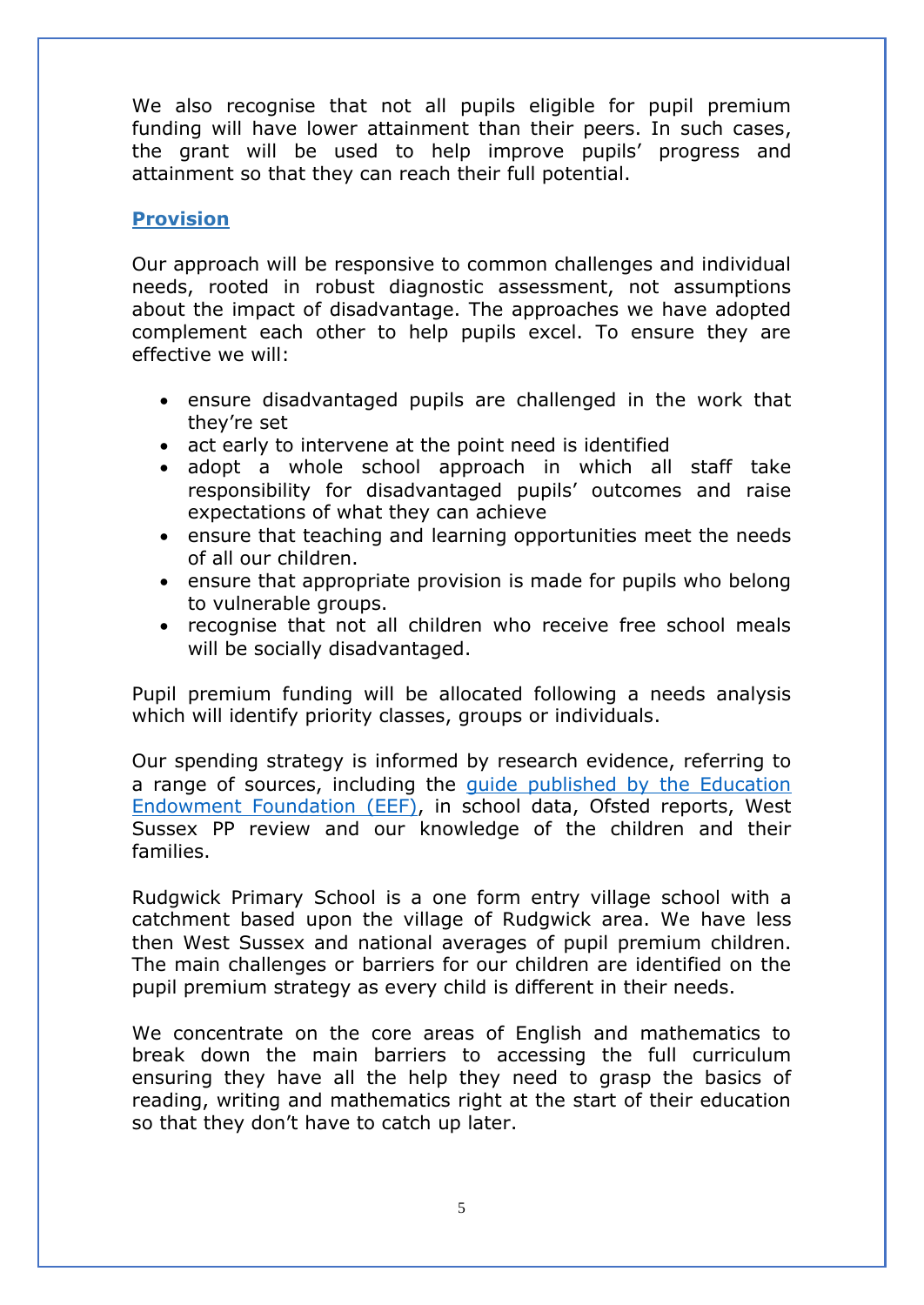Mastering early reading is a key priority for the school as it is the key to learning. We have a rigorous phonics scheme which identifies gaps early, our phonics tutor picks up children in year 1 to support phonics retention.

We want our children to identify and follow their interests and strengths so aim to offer wider experiences through trips, woodland learning and clubs. We are able to fund and subsidies these opportunities from the pupil premium grant.

We engage with parents to take their views on the needs of their child into account.

Some examples of how we may use the grant include, but are not limited to:

- Providing extra one-to-one or small-group support
- Emploving extra teaching assistants
- Running catch-up sessions
- Funding educational trips and visits
- Funding after school clubs
- Providing uniform and equipment
- Funding Emotional Literacy Support Assistant sessions
- Early intervention and support for disadvantaged children
- ELSA support for mental health
- Creating a bespoke RSHE curriculum based upon the development of the whole child
- A member of staff who monitors attendance daily
- Effective parental involvement of identified pupils
- Having an effective system for identifying, assessing and monitoring pupils
- Having a whole school approach
- Creation of a positive school atmosphere in which pupils' differences are recognised and valued as full members of the school community; developing confident and independent learners.

We will publish our strategy on the school's use of the pupil premium in each academic year on the school website, in line the DfE's requirements on what maintained schools must publish online and using the templates on GOV.UK.

Our pupil premium strategy is available here: [https://www.rudgwick.w](https://www.rudgwick.w-sussex.sch.uk/_files/ugd/76f348_b7c8b1181b924f18be839f893676ac5b.pdf)[sussex.sch.uk/\\_files/ugd/76f348\\_b7c8b1181b924f18be839f893676ac](https://www.rudgwick.w-sussex.sch.uk/_files/ugd/76f348_b7c8b1181b924f18be839f893676ac5b.pdf) [5b.pdf](https://www.rudgwick.w-sussex.sch.uk/_files/ugd/76f348_b7c8b1181b924f18be839f893676ac5b.pdf)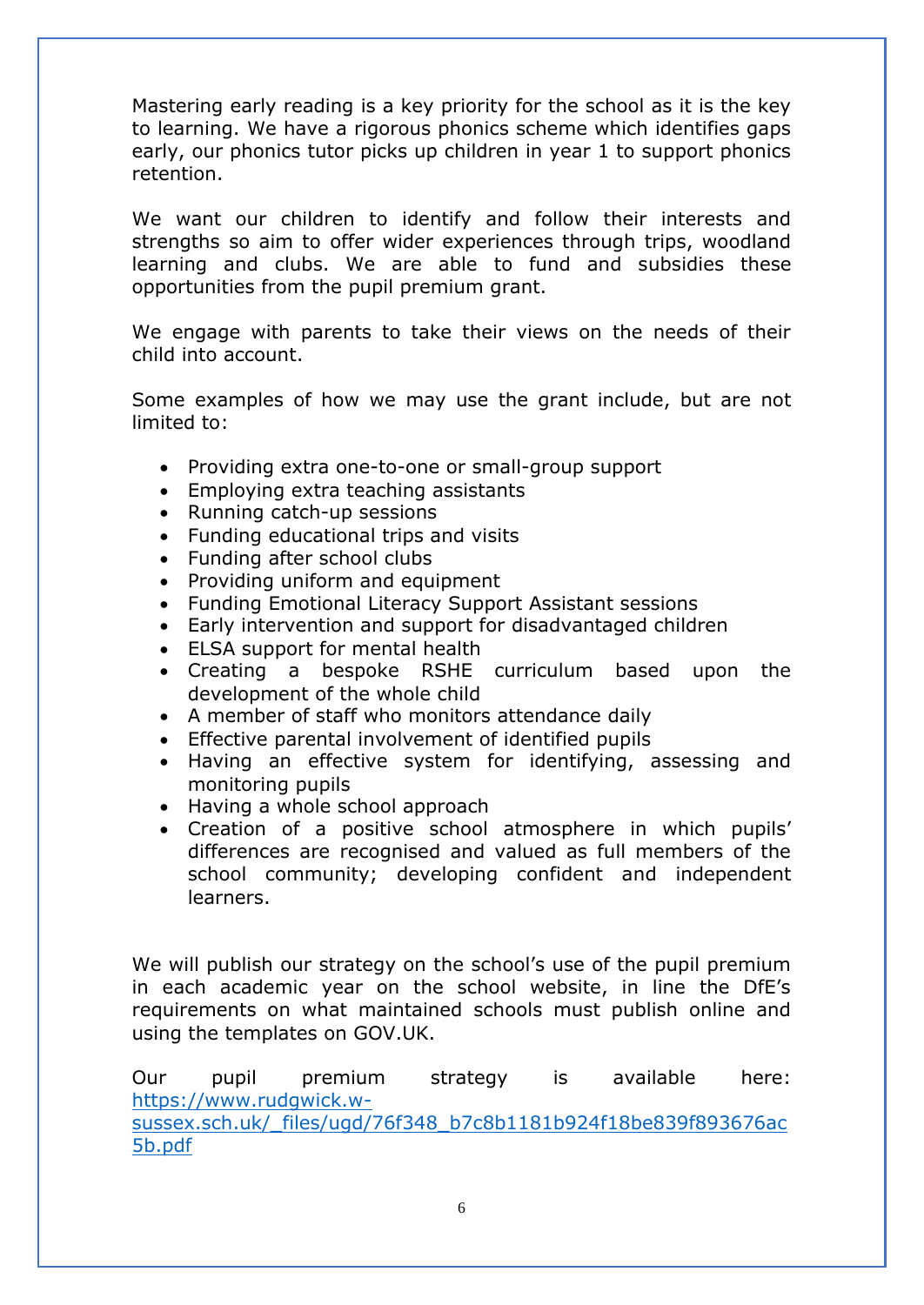The Governing Body of Rudgwick Primary School will ensure that provision is made which secures teaching and learning opportunities that meet the needs of the individual pupil. Our priority with regard to Pupil Premium is to focus on 'diminishing the difference' for those pupils not on track to achieve expectations at the end of EYFS, KS1 and KS2 and are identified as disadvantaged pupils.

As part of the additional provision made for pupils who belong to vulnerable groups, the Governors of the school will ensure that the needs of disadvantaged pupils are adequately assessed and addressed through termly pupil progress monitoring.

In making provision for disadvantaged pupils, the Governors of the school recognise that not all pupils who receive Free School Meals will be disadvantaged.

Governors are thoroughly involved in the decision making and evaluation process- named governor (Fairly Allan) nominated to have an oversight of the Pupil Premium. A regular standing item at the FGB meetings.

The Governors also recognise that not all pupils who are disadvantaged are registered or qualify for Free School Meals. The Governors reserve the right to allocate the Pupil Premium funding to support any pupil or group of pupils that the school has legitimately identified as being disadvantaged.

#### **The range of provision**

- Facilitate pupils' access to education
- Facilitate pupils access to the curriculum
- Additional teaching and learning opportunities

The Inclusion Lead and Headteacher will maintain an ongoing programme of support for disadvantaged pupils, which will be subject to the oversight of the Full Governing Body.

## **Reporting**

It will be the responsibility of the Headteacher to report to the Governors in relation to Pupil Premium:

- The progress made towards diminishing the difference, by anonymous individuals and groups
- An outline of the provision that was made during the term since the last meeting
- An evaluation of the cost effectiveness, in terms of the progress made by the pupils receiving a particular provision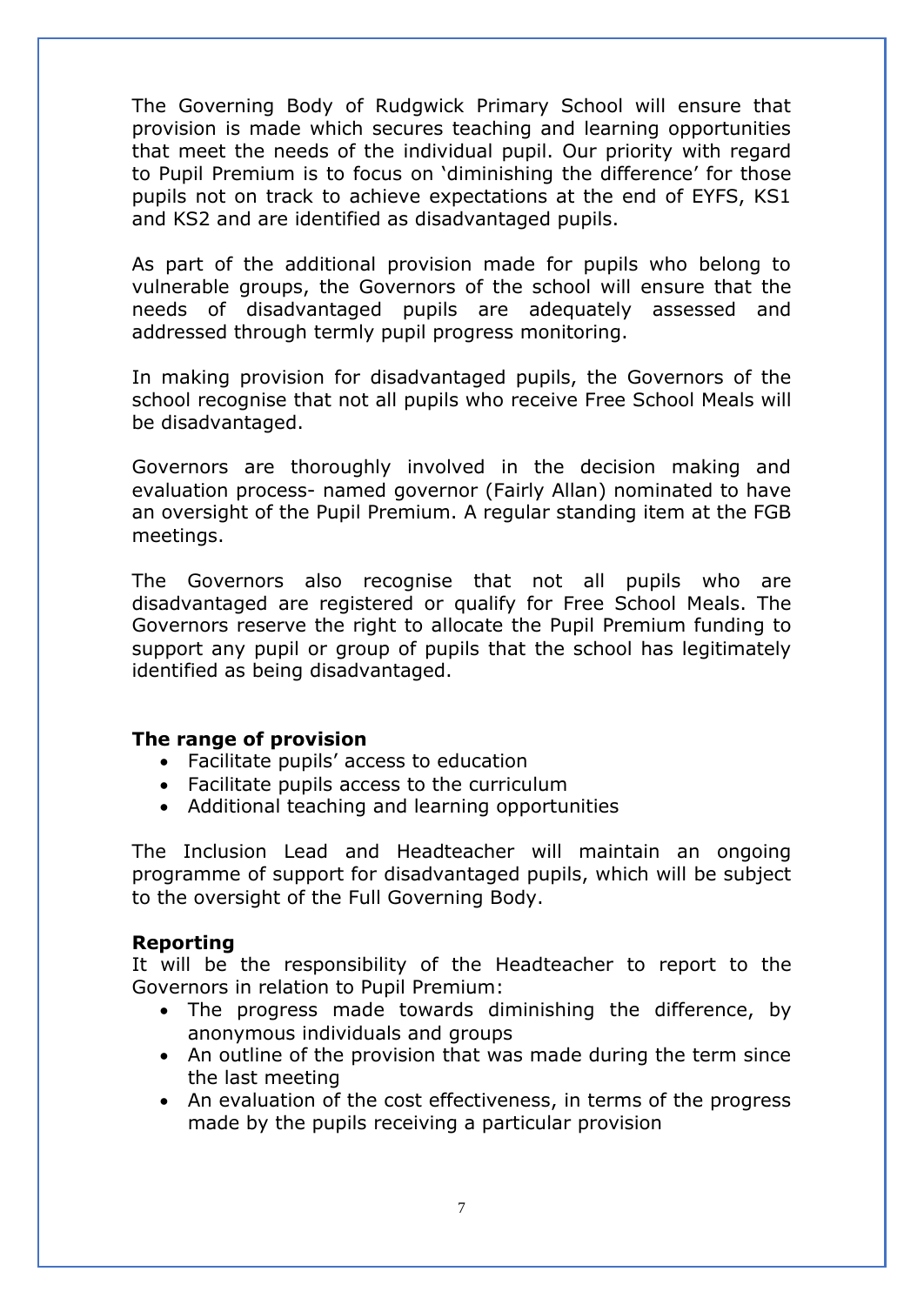• The school has a responsibility to report to parents on how Pupil Premium is spent. This information will be available on the school website.

## **Eligible pupils**

The pupil premium is allocated to the school based on the number of eligible pupils in the school.

Eligible pupils fall into the categories explained below.

## Ever 6 free school meals

Pupils recorded in the most recent October school census who are known to have been eligible for free school meals at any point in the last 6 years (as determined by the DfE's latest conditions of grant guidance).

This includes pupils first known to be eligible for free school meals in the most recent October census.

It does not include pupils who received universal infant free school meals but would not have otherwise received free lunches.

#### Looked after children

Pupils who are in the care of, or provided with accommodation by, a local authority in England or Wales for at least 1 day. Allocations will be provisionally based on the children looked-after data return in March of the previous year, and then confirmed in December of the current year based on the children looked-after data return in March of the current year.

#### Post-looked after children

Pupils recorded in the most recent October census who were looked after by an English or Welsh local authority immediately before being adopted, or who left local authority care on a special guardianship order or child arrangements order.

#### Ever 6 service children

Pupils recorded in the most recent October census:

With a parent serving in the regular armed forces

Who have been registered as a 'service child' in the school census at any point in the last 6 years (as determined by the DfE's latest conditions of grant guidance), including those first recorded as such in the most recent October census.

In receipt of a child pension from the Ministry of Defence because one of their parents died while serving in the armed forces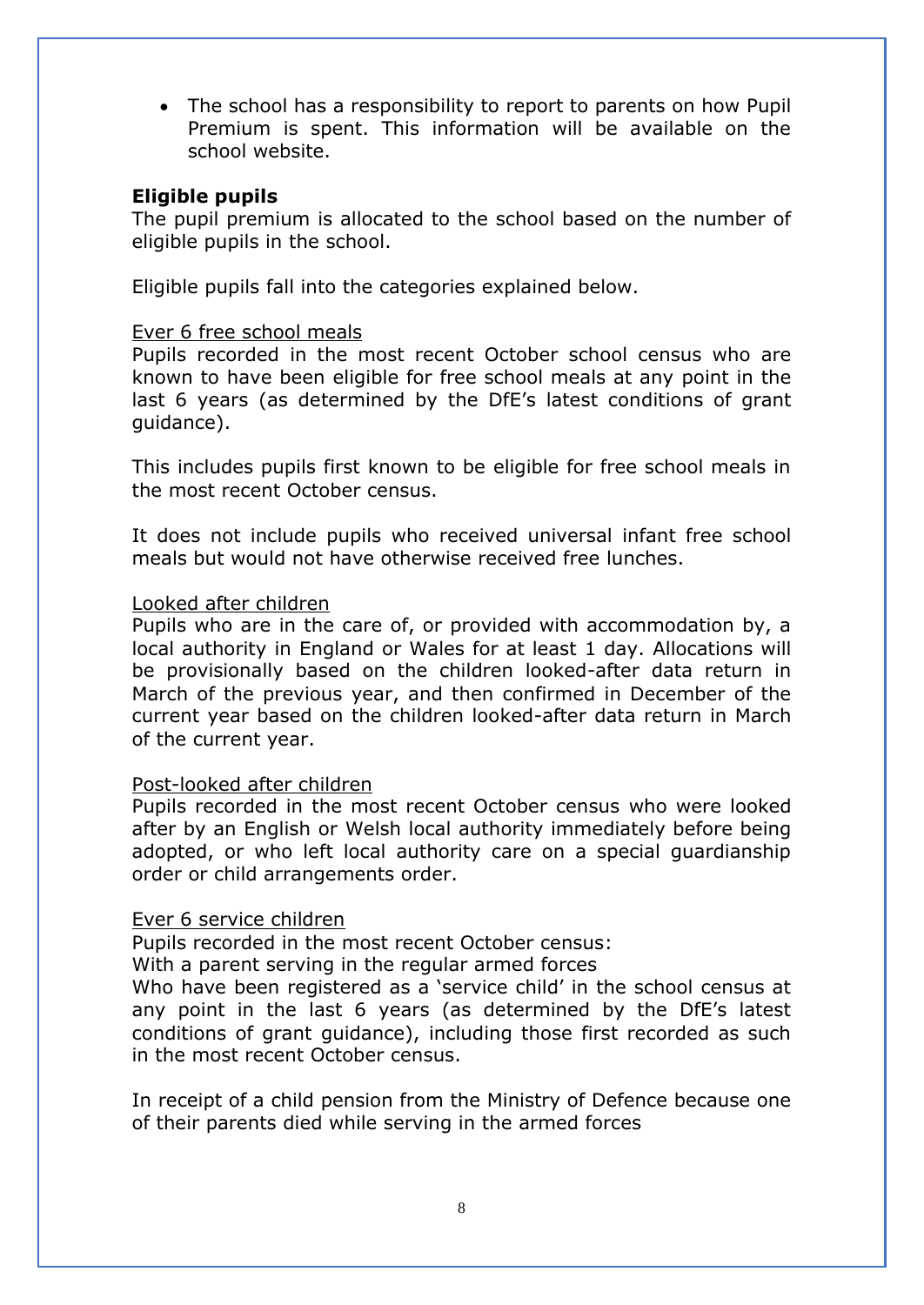# **Roles and responsibilities**

## **Headteacher and inclusion leader**

The headteacher and inclusion leader are responsible for:

- Keeping this policy up to date, and ensuring that it is implemented across the school
- Ensuring that all school staff are aware of their role in raising the attainment of disadvantaged pupils and supporting pupils with parents in the armed forces
- Planning pupil premium spending and keeping this under constant review, using an evidence-based approach and working with virtual school heads where appropriate
- Monitoring the attainment and progress of pupils eligible for the pupil premium to assess the impact of the school's use of the funding
- Reporting on the impact of pupil premium spending to the governing board on an ongoing basis
- Publishing the school's pupil premium strategy on the school website each academic year, as required by the DfE

## **Governors**

The governing board is responsible for:

- Holding the headteacher to account for the implementation of this policy
- Ensuring the school is using pupil premium funding appropriately, in line with the rules set out in the conditions of grant
- Monitoring the attainment and progress of pupils eligible for the pupil premium, in conjunction with the headteacher, to assess the impact and effectiveness of the school's use of the funding
- Monitoring whether the school is ensuring value for money in its use of the pupil premium
- Challenging the headteacher to use the pupil premium in the most effective way
- Setting the school's ethos and values around supporting disadvantaged members of the school community

## **Other school staff**

All school staff are responsible for:

- Implementing this policy on a day-to-day basis
- Setting high expectations for all pupils, including those eligible for the pupil premium
- Identifying pupils whose attainment is not improving in response to interventions funded by the pupil premium, and highlighting these individuals to the senior leadership team
- Sharing insights into effective practice with other school staff.